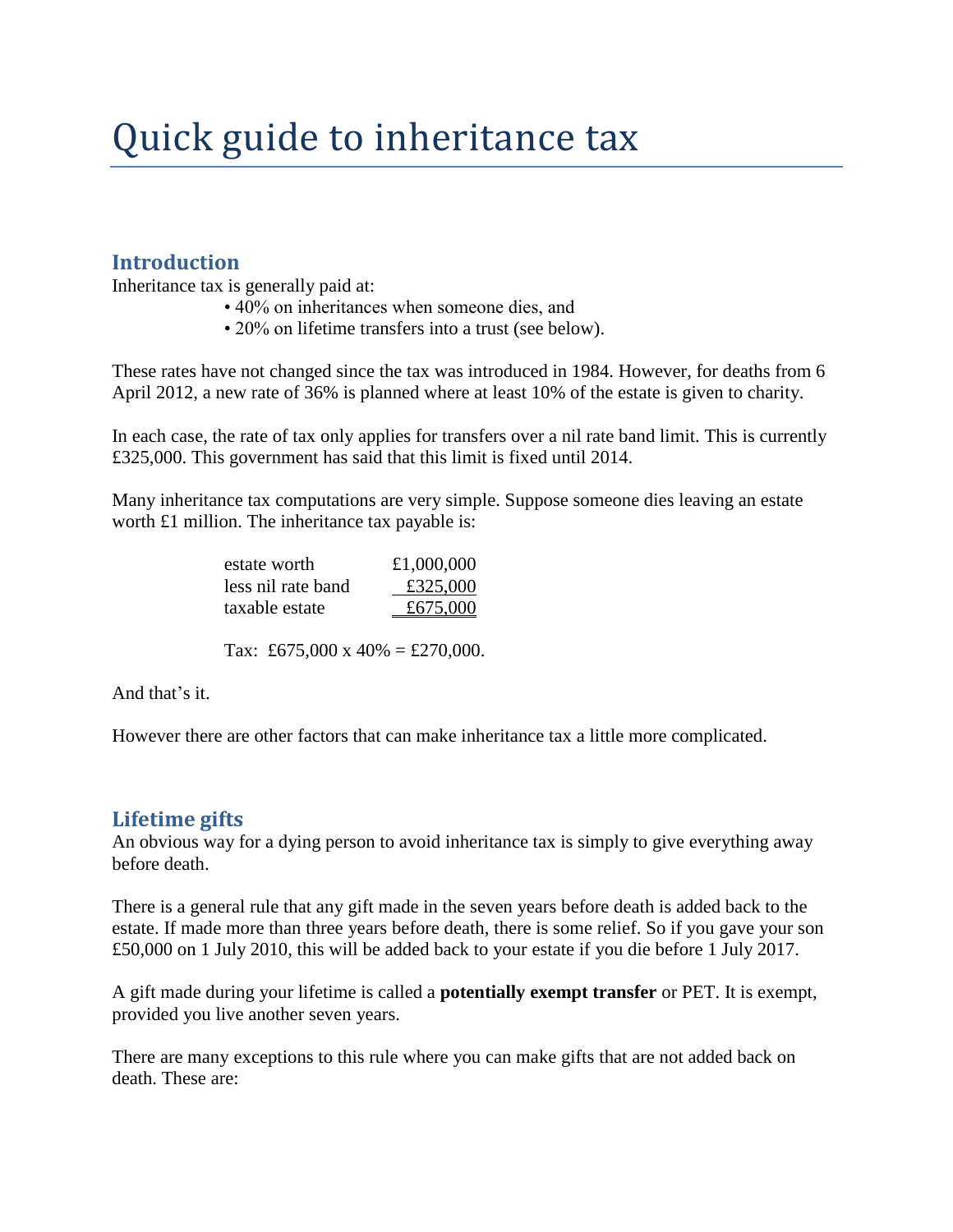• **annual allowance** of £3,000 a year. If the allowance is used for the current tax year, you can use any unused allowance from the previous year. Otherwise unused allowance is lost;

• **small gifts allowance** of £250 per person per year. You may make a gift of up to £250 to any number of people in a year;

- **marriage gifts** of £5,000 for a parent, £2,500 for a grandparent, £1,000 for anyone else;
- **normal expenditure out of income;**
- **maintenance** payments for current or former family.

Apart from the small gifts allowance, these allowances can be combined.

It should be noted that these limits have remained unchanged since the tax was introduced in 1984. Indeed many of them are unchanged from previous taxes.

Be careful in making a gift where you retain any benefit, such as by giving away your house after granting yourself a lease to live in for the rest of your life. Such a gift is called a **gift with reservation (GWR)** and is usually regarded as not being a gift at all.

Even if not caught by the GWR rules, there are now rules on **pre-owned assets.** If you owned something and then give it away but continue to receive a benefit, you could be liable to pay *income tax* (not inheritance tax) on the value of the benefit. This could apply if you give your daughter a holiday home but she lets you stay there for a couple of months each year.

Something is only a gift if there is **gratuitous intent,** that is you intended to provide an element of gift. So ordinary arm's length sales are not included. Waivers of dividends and remuneration are usually not regarded as gifts, provided certain conditions are met.

#### **Exempt transfers**

Some inheritances are always free of inheritance tax.

This includes gifts between husband and wife, or between civil partners. These are always fee of inheritance tax (unless the inheriting partner is non-domiciled, in which case only the first £55,000 is tax-free). There is also now a transfer of the nil rate band between spouses.

Other tax-free inheritances are:

- gifts to charities and some other bodies,
- gifts to one of the main political parties,
- gifts of decorations for valour or gallantry from the original recipient.

The estate of someone killed on **active service** is exempt from inheritance tax. This provision is wider than is often realised. In particular:

- the death does not have to be instant, and
- the injury does not have to be the sole cause.

In 1944 the fourth Duke of Westminster was shot in the stomach, as a result of which he contracted septisemia. In 1967 he died from cancer which was exacerbated by the septisemia. That was enough for his large estate to be exempt from the equivalent to inheritance tax.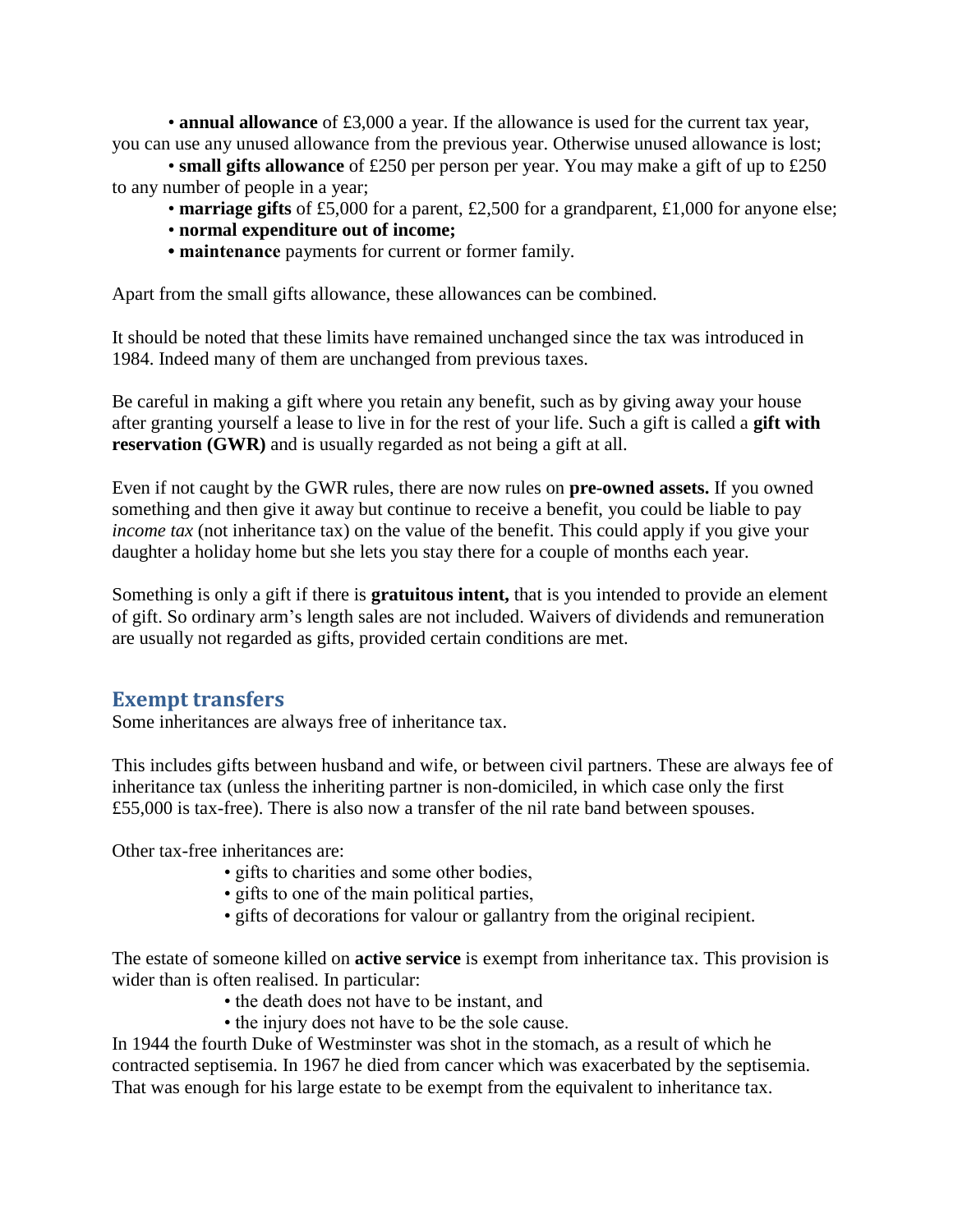A **business** that has been owned by the deceased for at least two years is also often outside the scope of inheritance tax. There are many rules in this area, for which advice should be sought.

#### **Domicile**

Someone domiciled in the UK pays inheritance tax on all property, wherever in the world situatwed. Someone not domiciled in the UK pays inheritance tax only on property in the UK.

Domicile is the country you regard as your natural home. You can have only one domicile, unlike residence. It is usually the country where you were born, but you can establish a **domicile of choice** in another country.

In practice, it is difficult to lose a UK domicile. There is no simple test, but almost any continuing connection with the UK could compromise a claim that you are no longer UKdomiciled.

There is also a **deemed domicile** rule (in Inheritance Tax Act 1984 s267) where you are regarded as UK-domiciled if you have lived in the UK for 17 of the last 20 years.

### **Value of the estate**

The general rule is that the value of a gift for inheritance tax purposes is the loss to the estate, not the benefit to the recipient,.

In many cases, these will be the same. The most common exceptions are:

• shares in a company which reduce a holding, say from 60% to 40% so that control is lost,

• items that form part of a collection.

There are special methods for valuing quote and unquoted shares.

If quoted securities are sold at a loss within 12 months of death, the sale proceeds may be substituted for the estate value.

If land is sold at a loss within four years of death, relief may be claimable.

The value of the estate is reduced by the reasonable costs of the funeral, and any **debts** left by the deceased. It should be noted that there is a general rule that a debt is not allowed if the deceased made a gift to a person who then made a loan back to the deceased.

#### **Disclaimers and variations**

A person may disclaim an inheritance. They may have no room for a grand piano, or not want to look after a horse. Where an inheritance is disclaimed, it is treated as if it had not been left to that person.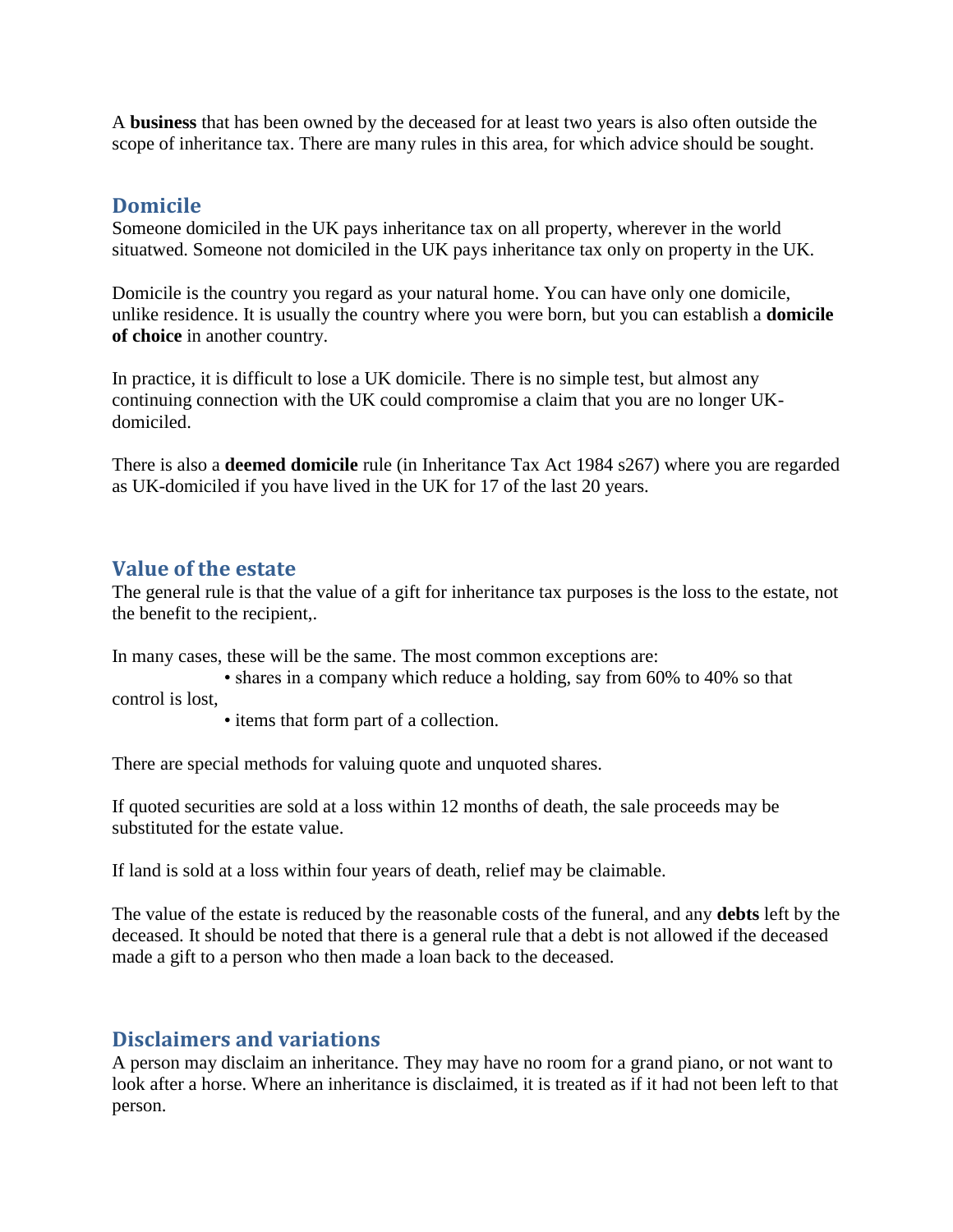It is possible for the beneficiaries to sign a deed of variation within two years of death. This deed can then be used as the basis for inheritance tax.

#### **Taper relief**

If someone makes a **potentially exempt transfer (PET)** and dies within seven years, the PET is added to the value of the taxable estate.

If the death was more than three years before death, taper relief reduces the amount of tax payable according to the number of whole years between gift and death:

| <b>Number of years</b> | <b>Taper relief</b> |
|------------------------|---------------------|
| <b>Three</b>           | 20%                 |
| <b>Four</b>            | 40%                 |
| <b>Five</b>            | 60%                 |
| <b>Six</b>             | 80%                 |

Quick succession relief

If someone does soon after inheriting, the inherited assets could be subject to inheritance tax twice in a short time.

To allows for this, quick succession relief reduces the tax payable where the second death is within five years of the first. The amount of relief depends on the number of whole years between the two deaths:

| <b>Number</b> of years | <b>Quick</b> |
|------------------------|--------------|
|                        | succession   |
|                        | relief       |
|                        | 100%         |
|                        | 80%          |
| 2                      | 60%          |
| 3                      | 40%          |
|                        | 20%          |

## **Transfer of nil rate band**

What would often happen is that a married couple would make mutual wills leaving everything to each other, and then to the children. Suppose the husband died first. His estate would pass to his wife free of inheritance tax. She then dies leaving perhaps £500,000 to their children. Of this £325,000 would be tax-free, and the estate would pay £70,000 on the rest.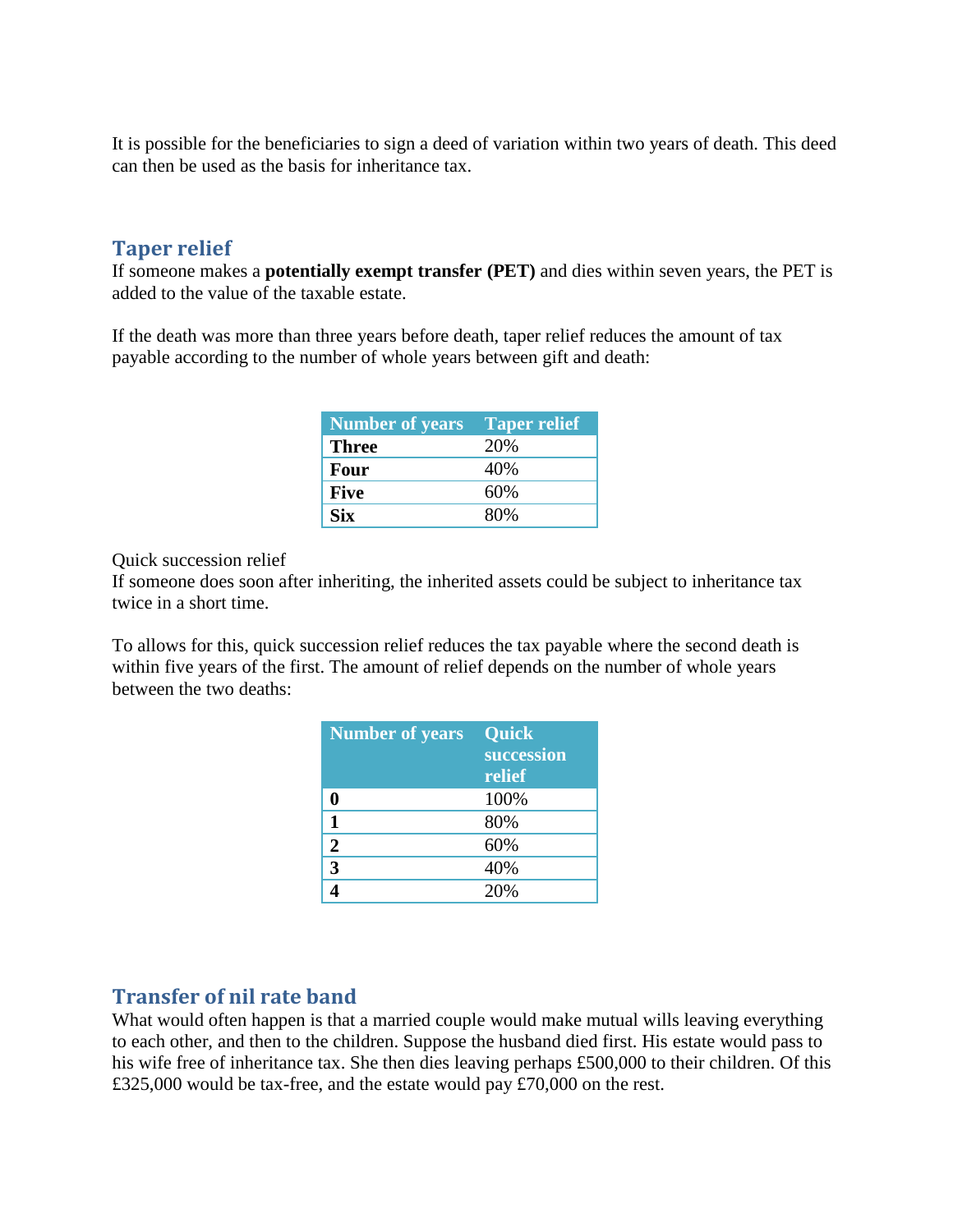In effect, the husband's nil rate band was wasted. To prevent this, various forms of **nil rate band trust** were developed. The trust was usually created by a clause in the will.

A surprise change in the law allowed unused nil rate bands to pass between husband and wife (or between civil partners) where the second death is after 8 October 2007. This rule applies regardless of how long ago the first death was.

The calculation involves:

- finding out how much of the nil rate band was unused at the first death,
- calculate this as a percentage of the nil rate band at the time, and
- add that percentage of the current nil rate band to the estate.

For example, a husband dies leaving  $\pounds160,000$  unused of the nil rate band that was then £200,000. This means that 80% of his nil rate band was unused. So when the wife dies, her nil rate band is 180% of £325,000. This is £585,000.

Had a nil rate band trust been used, it is possible that only £160,000 of the nil rate band would be available. So the wife's estate would pay take after £485,000. By seeking to avoid inheritance tax, the couple could end up paying more!

If you are married or in a civil partnership, it is worth checking this point, particularly if the will was made before 9 October 2007.

Nil rate band trusts do still have a place. They can be used by unmarried couples, or to shelter an asset expected to appreciate significantly, such as a business or a property. This is an area where proper advice should be sought.

## **Trusts**

The law on trusts changed significantly for inheritance tax purposes on 22 March 2006.

Before this date there were **discretionary trusts** that were subject to some rules imposing various inheritance tax charges. A discretionary trust is, as the name suggests, a trust where the trustees have discretion in how to apply the funds. It was widely used for tax planning.

Then there were other types of trust such as **interest in possession trusts** (typically where someone is allowed to use assets for their lifetime and then it passes to someone else), and **accumulation and maintenance trusts** (to provide for children up to the age of 25).

From 22 March 2006, a new class of trust was created known as the **relevant property trust (RPT).** This included all discretionary trusts and many other types of trust that have previously not been subject to the tax charges. This is a specialist area of tax law and tax planning.

An **RPT** is subject to these inheritance tax charges: